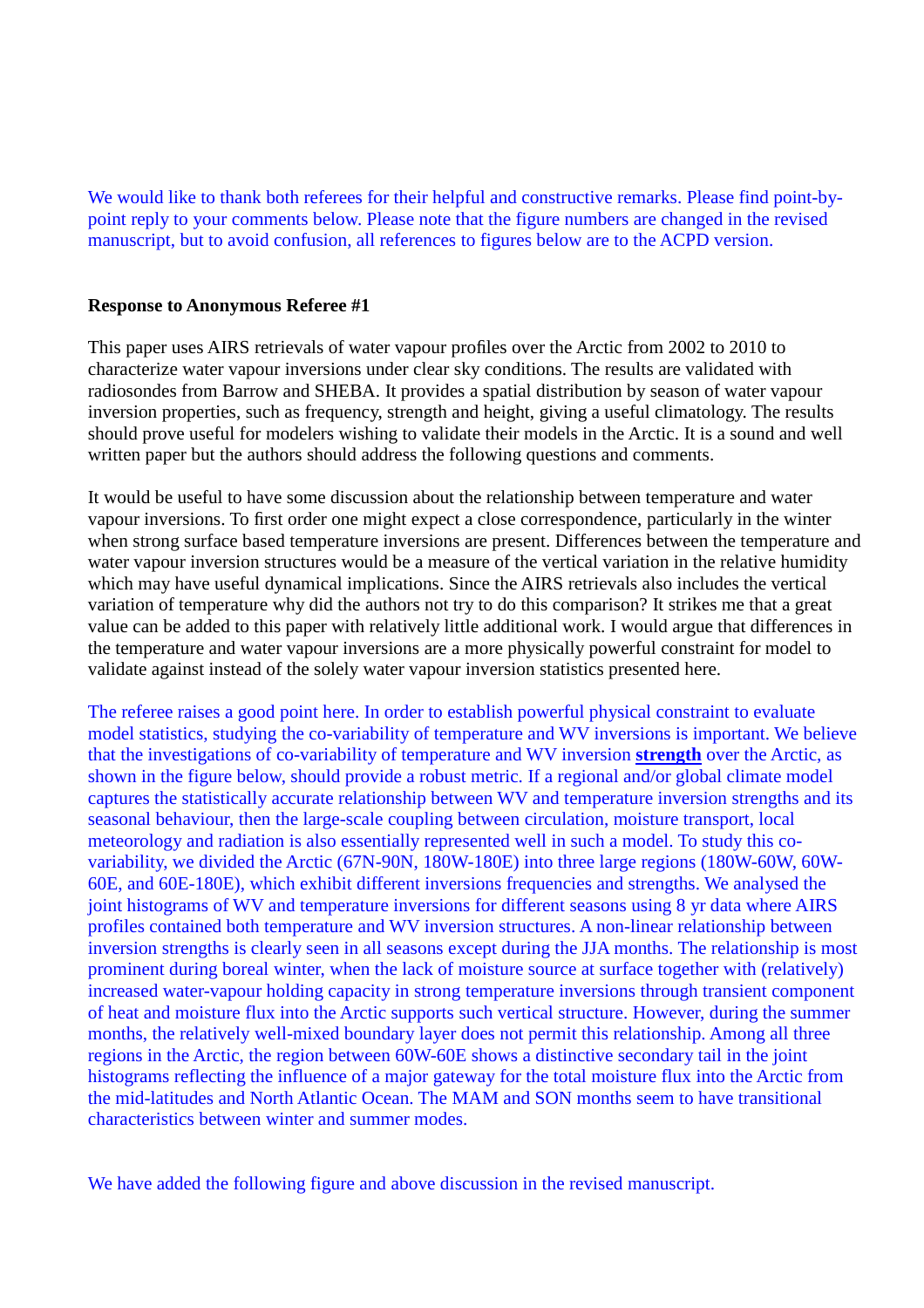

Page 15804. Lines 14-18. There are some confusing statements here. Higher water vapour aloft does not imply a downward transport. Subsidence or turbulence may achieve this but it is not necessary. Also connecting higher water vapour aloft to "very" high relative humidity in the lowest troposphere is not a generally valid remark. This section needs to be removed or rewritten.

Following Curry (1983), we assume that a positive gradient of water vapor would indicate a potential down-gradient transport towards the surface, where water vapor is colloidially unstable with the sea ice boundary. We have clarified the text to reflect the reviewer's concern. The statement of "contributes to keep the lowest troposphere at very high relative humidity" has now been clarified and supplemented with the citation to Persson et al. (2002) and Tjernström et al. (2004), who show the lower troposphere is often supersatured wrt ice.

Page 15808, Line 18. What is meant by "accurate" estimates of WV MRs? Please quote the accepted error limits for AIRS retrievals of water vapour.

The accuracy of AIRS WV profiles is 15% / 2 km.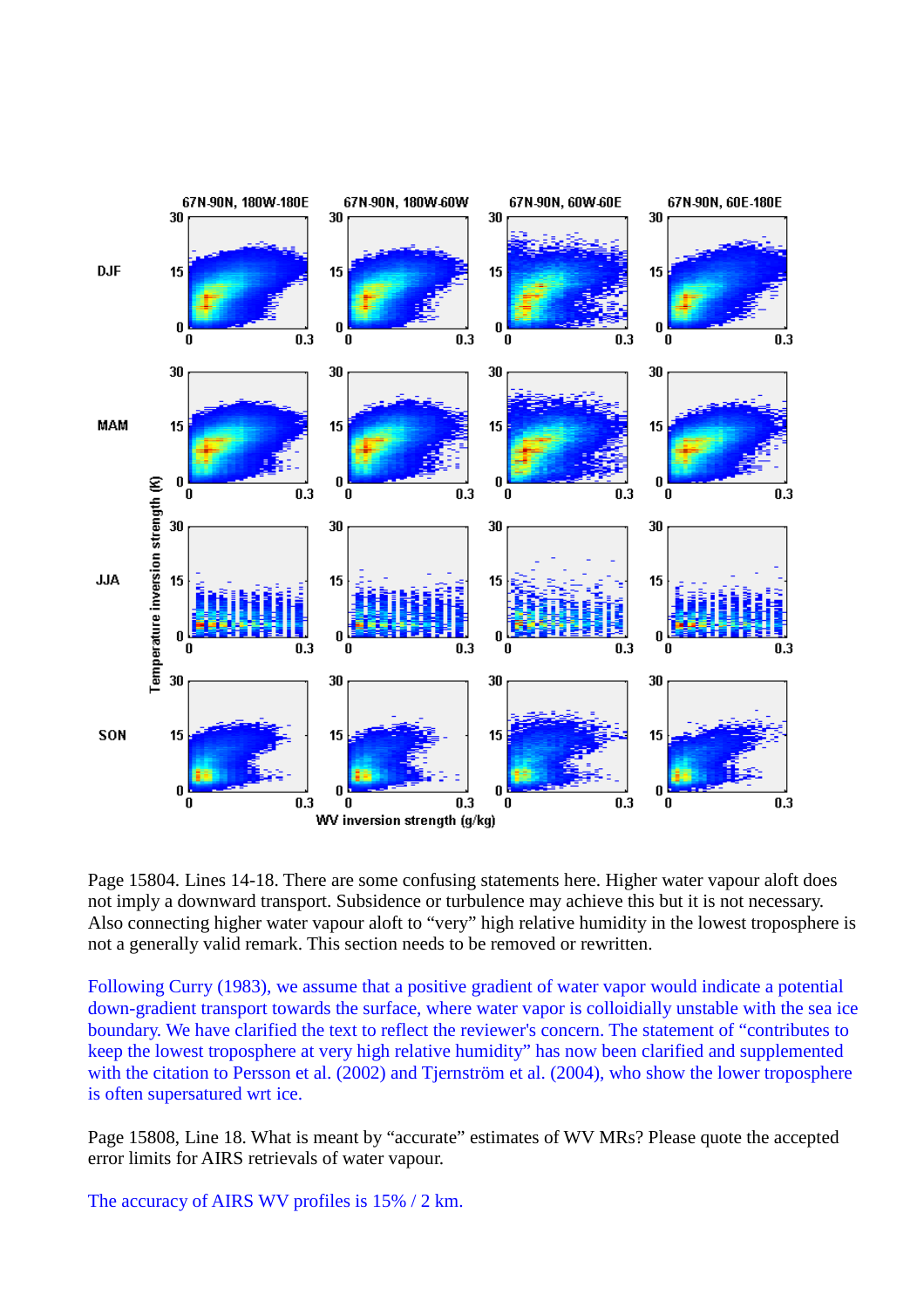Page 15806, Line 9. Please state numerically what the "coarse" resolution is.

Here, we are referring to the coarser vertical resolution of AIRS compared to radiosonde. The standard AIRS moisture profiles are available at 1000, 925, 850, 700, 600, 500 hPa and so on, while the radiosonde resolution is finer. This sentence is rephrased.

Page 15809, Line 23. What grounds or references do you have to back up the claim of homogeneity of water vapour over the Arctic Ocean?

This comment was mainly based on the visual inspection of hundreds of images of WV distribution in different seasons. It is also a question of the scale. We are referring to the large-scale influences, wherein this claim would hold true, but once we start investigating WV distribution at the process level using radiosonde data with very high vertical resolution, one obviously needs to consider small-scale variations in the WV distribution.

Page 15810, Line 18. I assume you mean "negatively" skewed. Please add this.

This sentence is rephrased.

Figures 1 and 3. Explain the source of the ring artifact in the inversion strength around the North Pole during the non-summer months. If there are sampling issues then this area should be greyed out.

It is indeed a sampling issue, as shown in Fig. 1. The area is now shaded grey.

Figure 3. I assume the noise in the summer months is related to the cloud frequency and poorer statistics. Please explain this.

Yes. Since we analyzed only clear-sky profiles with cloud fraction 0.0, the number of available samples in summer months, when cloud fraction is high, is reduced. This was shown in Fig. 1 and partly explained in the text. However, it is more elaborated in the revised manuscript.

Figures 6 and 7 are missing a colour scale. Please add one

Colorbars have been added to Figures 6 and 7 according to the reviewer's suggestion.

Figure 8 is too small and the lines are not visible. Please replace with a larger version. I am not convinced that Figures 8a and b has much significance. How do you avoid allowing noise to be counted as an inversion? I think this might be a useful metric of the degree of vertical structure in water vapour but you need to establish a good criterion of when an inversion is deemed real versus an artifact due to measurement noise and uncertainty.

The lines have been enhanced for clarity following the suggestion. We disagree with the  $2<sup>nd</sup>$  comment by the reviewer. Figures 8 a-b clearly show that multiple water vapor inversions are the norm and very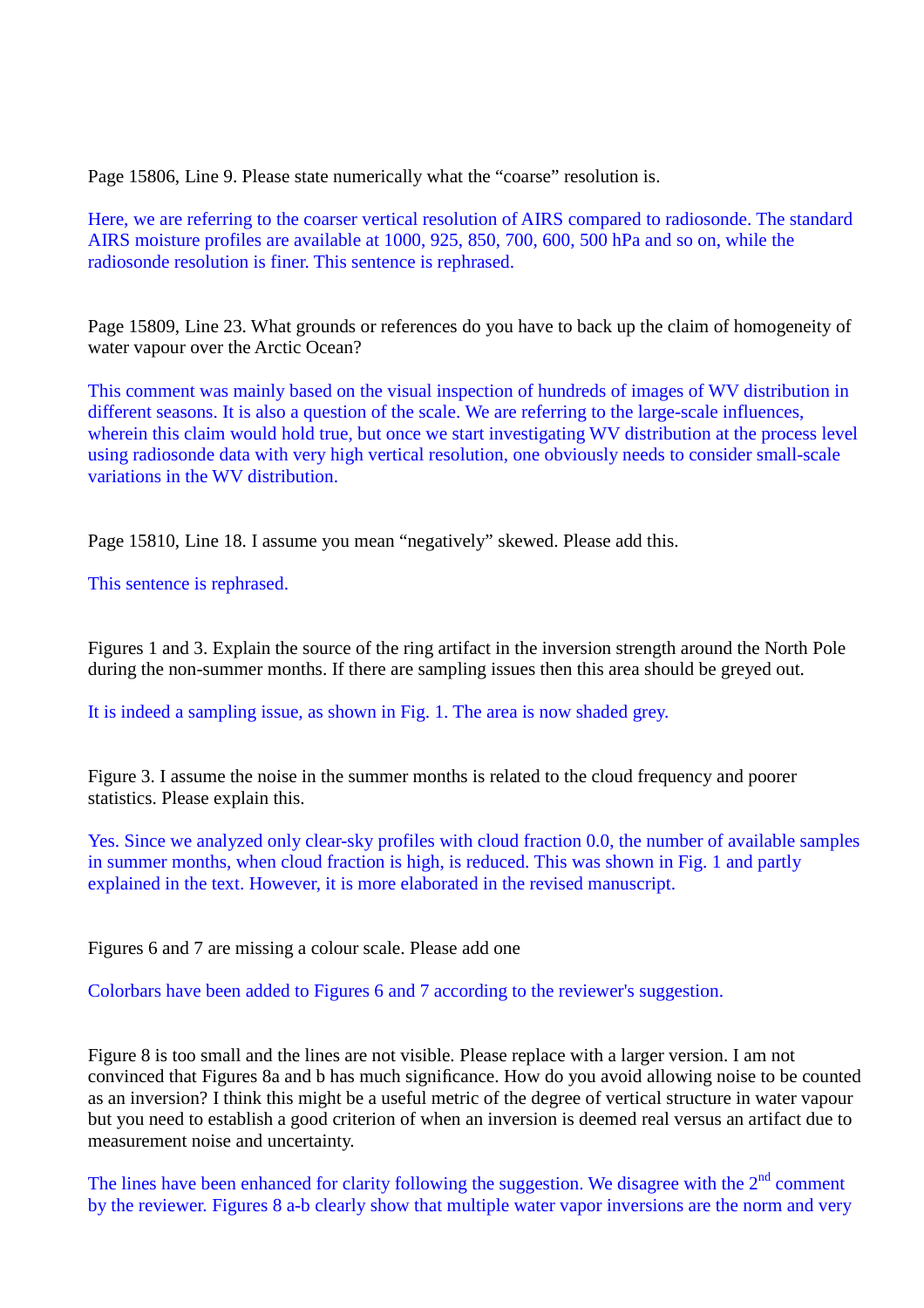few profiles indicate the absence of water vapor inversions. These results are not described, to the authors' knowledge, in any other observational study, and therefore are an important in describing the climatological thermodynamic state of the Arctic atmosphere. Noise is removed from the profiles by interpolating the radiosonde observations to 100 m vertical resolution and requiring at least 3 consecutive vertical levels to have a positive gradient in WVMR in order to be considered a water vapor inversion. This was described in Section 2.2, lines 10-17.

Page 15812, Line 28. WWMR should be WVMR.

## Changed.

Page 15814, Lines 15-17. I am not quite sure what you did here. How do you define the inversion base? Is the base usually the ground? Is the base often above a lower inversion? Wouldn't it be best to always use the ground as the base?

The inversion base is defined as the  $1<sup>st</sup>$  vertical level, followed by at least 2 subsequent levels, where WVMR is observed to increase with height. An example of the inversion base for an example profile from SHEBA is shown in the figure below is now added in the revised manuscript. The inversion base was above the surface for  $> 63\%$  of the SHEBA profiles and  $> 73\%$  of the Barrow profiles.



Page 15816, Line 6-7. Although summer inversions are the strongest they are also the least frequent. You mention the frequency in the first conclusion but perhaps these statements should be combined in some way.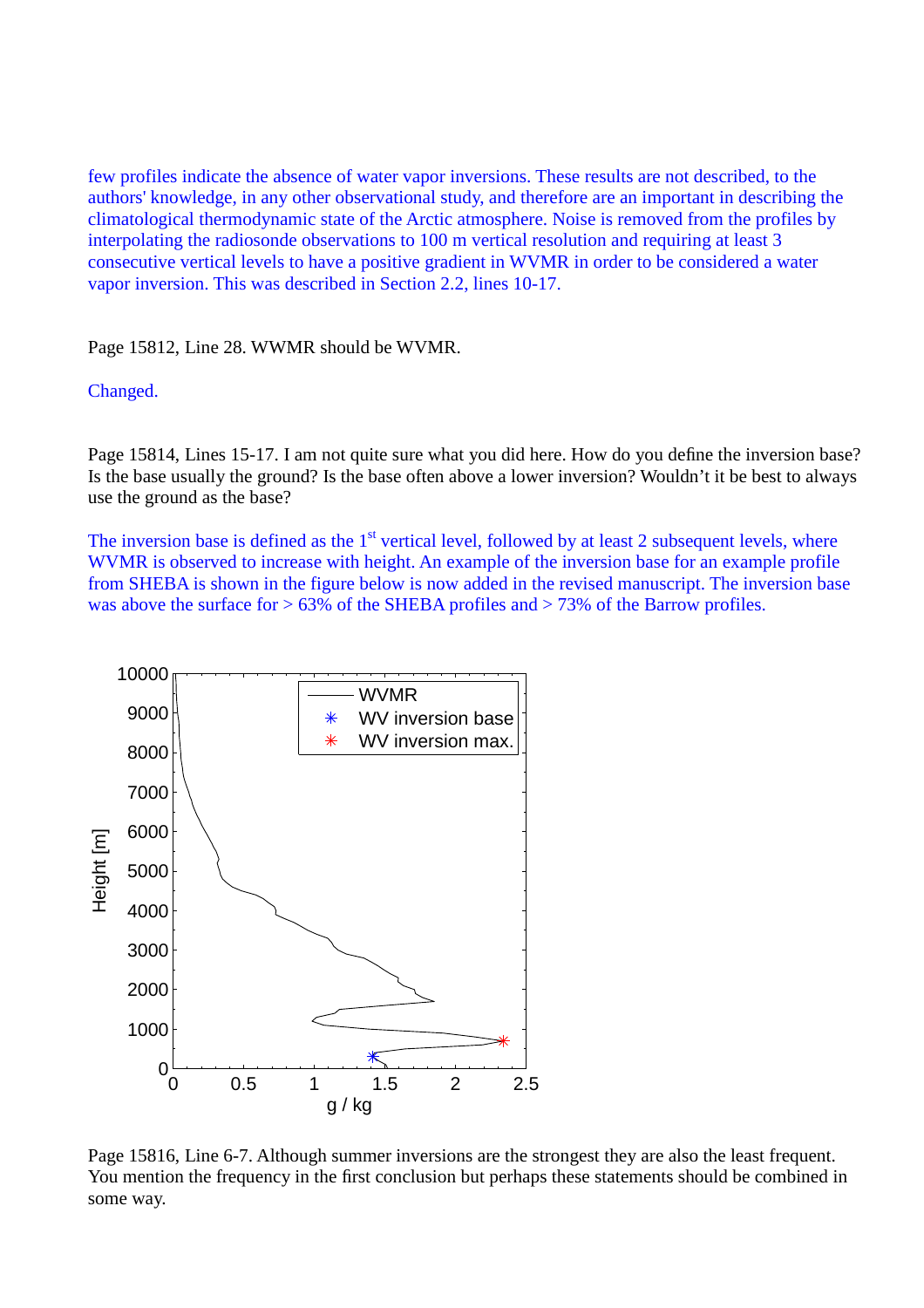The first two conclusions are written about the inversion frequency, while the third conclusion about the inversion strength. Therefore, these two pieces of information were separated. However, we have added small sentence in the third conclusion to highlight the fact that although summer inversions are the strongest they are also the least frequent.

Page 15816, Lines 20-25. To properly appreciate the role of partial precipitable water from inversions to the total precipitable water it would be useful to know what the vertical extent of the inversion is. In other words that is the average difference between z1 and z2 in Equation 1. This statistic might be more useful than the rather confusing Figure 9.

The median inversion base and top heights (pressures) have been appended on pg. 15814, line 17 as suggested by the reviewer: SHEBA:  $base = 200 \text{ m} (982 \text{ mb})$  $top = 1000$  m (888 mb) BARROW:  $base = 600 \text{ m} (941 \text{ mb})$  $top = 1300$  m (859 mb)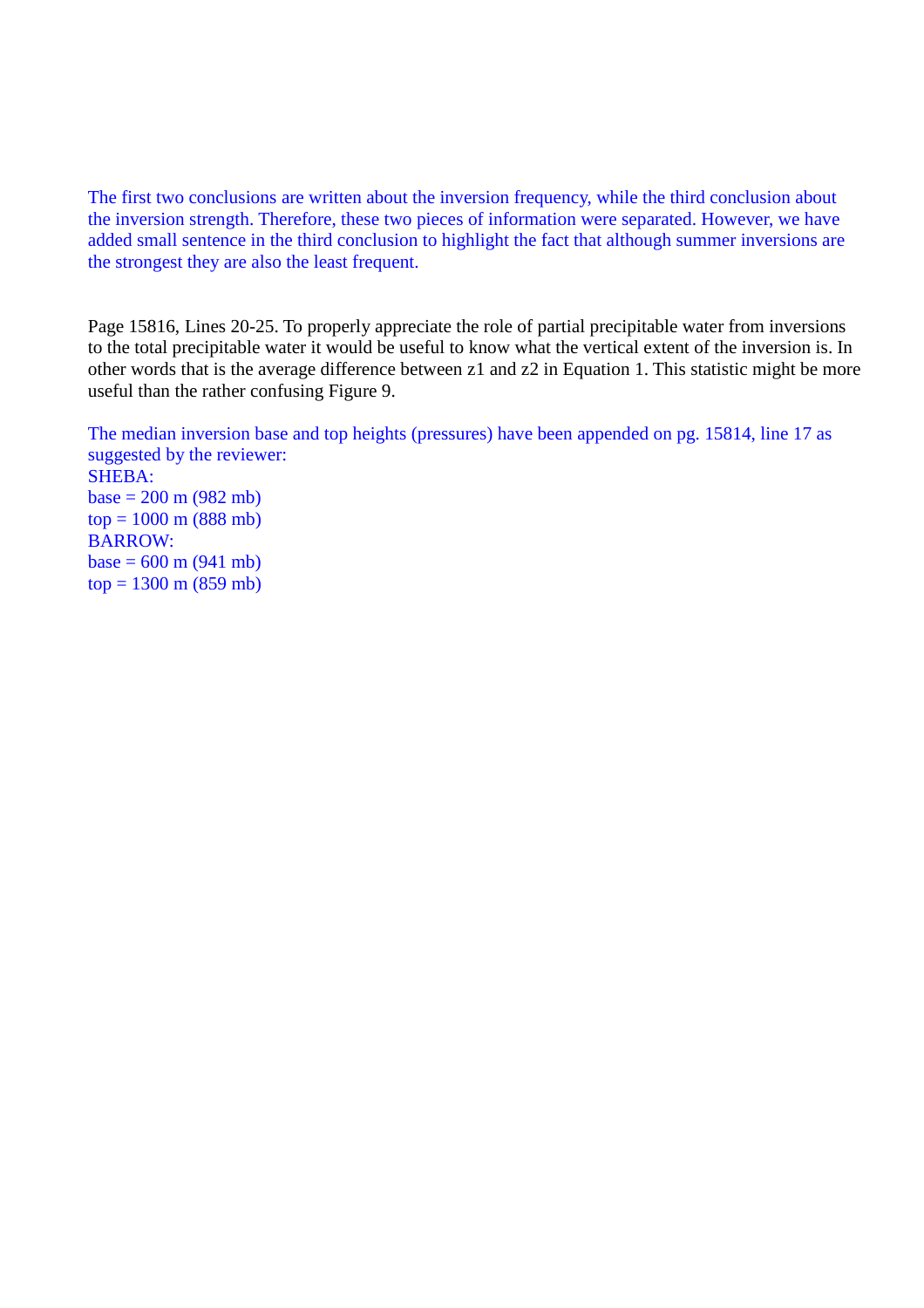## **Response to Anonymous Referee #2**

The paper "Characteristics of water-vapour inversions observed over the Arctic by Atmospheric Infrared Sounder (AIRS) and radiosondes" by Devasthale et al. deals with water-vapour inversions. It is already a good paper, but the authors should consider the following comments and remarks.

1. At first I totally agree with the first referee comment about suggestion to analyze also the temperature inversions.

Following the suggestion by both referees, co-variability between temperature inversions and water vapour inversions is investigated and the relevant discussion is added in the revised manuscript. Please refer to our response to the first referee for further details.

2. The water-vapour inversion should be clearly defined in the beginning. From Figure 3 it seems that there is inversion even if the increase in the MR is very small. What is the accuracy of AIRS and radiosonde MR? If the increase is smaller than the accuracy, you shouldn't say that there is humidity inversion.

Once the retrieved profile satisfies the quality control criteria, which we believe would screen out inaccurate retrievals and/or outliers including clear-sky criterion, we assume the lowest available retrieval level as the reference and compare retrievals vertically above this level for inversion (i.e. positive difference). If inversion is not detected, the WV retrieval at the second lowest level is assumed as the reference and the procedure is thus repeated recursively up to 400 hPa level. The accuracy of AIRS WV profiles is 15% / 2 km and sufficient for studying such large-scale feature (i.e. WV inversion) that is ubiquitous over the Arctic. Furthermore, as the independent statistics based on radiosonde data compares well with AIRS, this gives us confidence in the AIRS retrievals.

3. Figures 6 and 7: add colour bars

Colour bars are added.

4. Page 15803 line 24: waver –> water

Corrected.

5. Page 15804 line 11: attitude  $\rightarrow$  latitude

Corrected.

Next comment is for following papers I hope you will prepare.

6. You suggest this work for models validation, but have you considered to do identical analysis for the AIRS period using some reanalysis model? If you do it for both clear-sky conditions and all days, you will see if the AIRS clear-sky limitation limits its statistics usability in all days conditions.